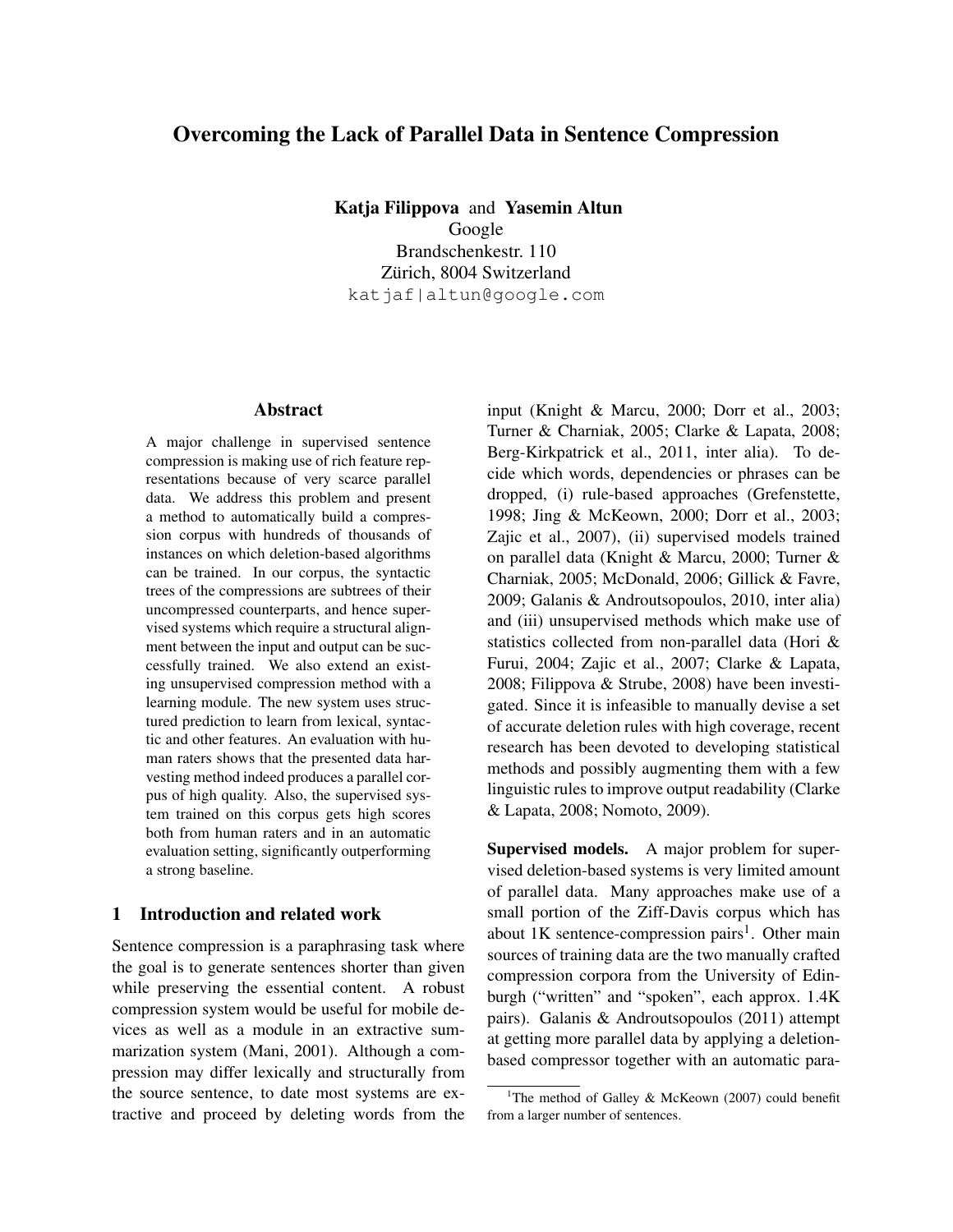phraser and generating multiple alternative compressions. To our knowledge, this extended data set has not yet been used for successful training of compression systems.

Scarce parallel data makes it hard to go beyond a small set of features and explore lexicalization. For example, Knight & Marcu (2000) only induce nonlexicalized CFG rules, many of which occurred only once in the training data. The features of McDonald (2006) are formulated exclusively in terms of syntactic categories. Berg-Kirkpatrick et al. (2011) have as few as 13 features to decide whether a constituent can be dropped. Galanis & Androutsopoulos (2010) use many features when deciding which branches of the input dependency tree can be pruned but require a reranker to select most fluent compressions from a pool of candidates generated in the pruning phase, many of which are ungrammatical.

Even further data limitations exist for the algorithms which operate on syntactic trees and reformulate the compression task as a tree pruning one (Nomoto, 2008; Filippova & Strube, 2008; Cohn & Lapata, 2009; Galanis & Androutsopoulos, 2010, inter alia). These methods are sensitive to alignment errors, their performance degrades if the syntactic structure of the compression is very different from that of the input. For example, see Nomoto's 2009 analysis of the poor performance of the T3 system of Cohn & Lapata (2009) when retrained on a corpus of loosely similar RSS feeds and news.

Unsupervised models. Few approaches require no training data at all. The model of Hori & Furui (2004) combines scores estimated from monolingual corpora to generate compressions of transcribed speech. Adopting an integer linear programming (ILP) framework, Clarke & Lapata (2008) use hand-crafted syntactic constraints and an ngram language model, trained on uncompressed sentences, to find best compressions. The model of Filippova  $\&$ Strube (2008) also uses ILP but the problem is formulated over dependencies and not ngrams. Conditional probabilities and word counts collected from a large treebank are combined in an ad hoc manner to assess grammatical importance and informativeness of dependencies. Similarly, Woodsend & Lapata (2010) formulate an ILP problem to generate news story highlights using precomputed scores.

Again, an ad hoc combination of the scores learned independently of the task is used in the objective function.

Contributions of this paper. Our work is motivated by the obvious need for a large parallel corpus of sentences and compressions on which extractive systems can be trained. Furthermore, we want the compressions in the corpus to be structurally very close to the input. Ideally, in every pair, the compression should correspond to a subtree of the input. To this end, our contributions are three-fold:

- We describe an automatic procedure of constructing a parallel corpus of 250,000 sentencecompression pairs such that the dependency tree of the compression is a subtree of the source tree. An evaluation with human raters demonstrates high quality of the parallel data in terms of readability and informativeness.
- We successfully apply the acquired data to train a novel supervised compression system which produces readable and informative compressions without employing a separate reranker. In particular, we start with the unsupervised method of Filippova & Strube (2008) and replace the ad hoc edge weighting with a linear function over a rich feature representation. The parameter vector is learned from our corpus specifically for the compression task using structured prediction (Collins, 2002). The new system significantly outperforms the baseline and hence provides further evidence for the utility of the parallel data.
- We demonstrate that sparse lexical features are very useful for sentence compression, and that a large parallel corpus is a requirement for applying them successfully.

The compression framework we adopt and the unsupervised baseline are introduced in Section 2, the training algorithm for learning edge weights from parallel data is described in Section 3. In Section 4 we explain how to obtain the data and present an evaluation of its quality. In Section 5 we compare the baseline with our system and report the results of an experiment with humans as well as the results of an automatic evaluation.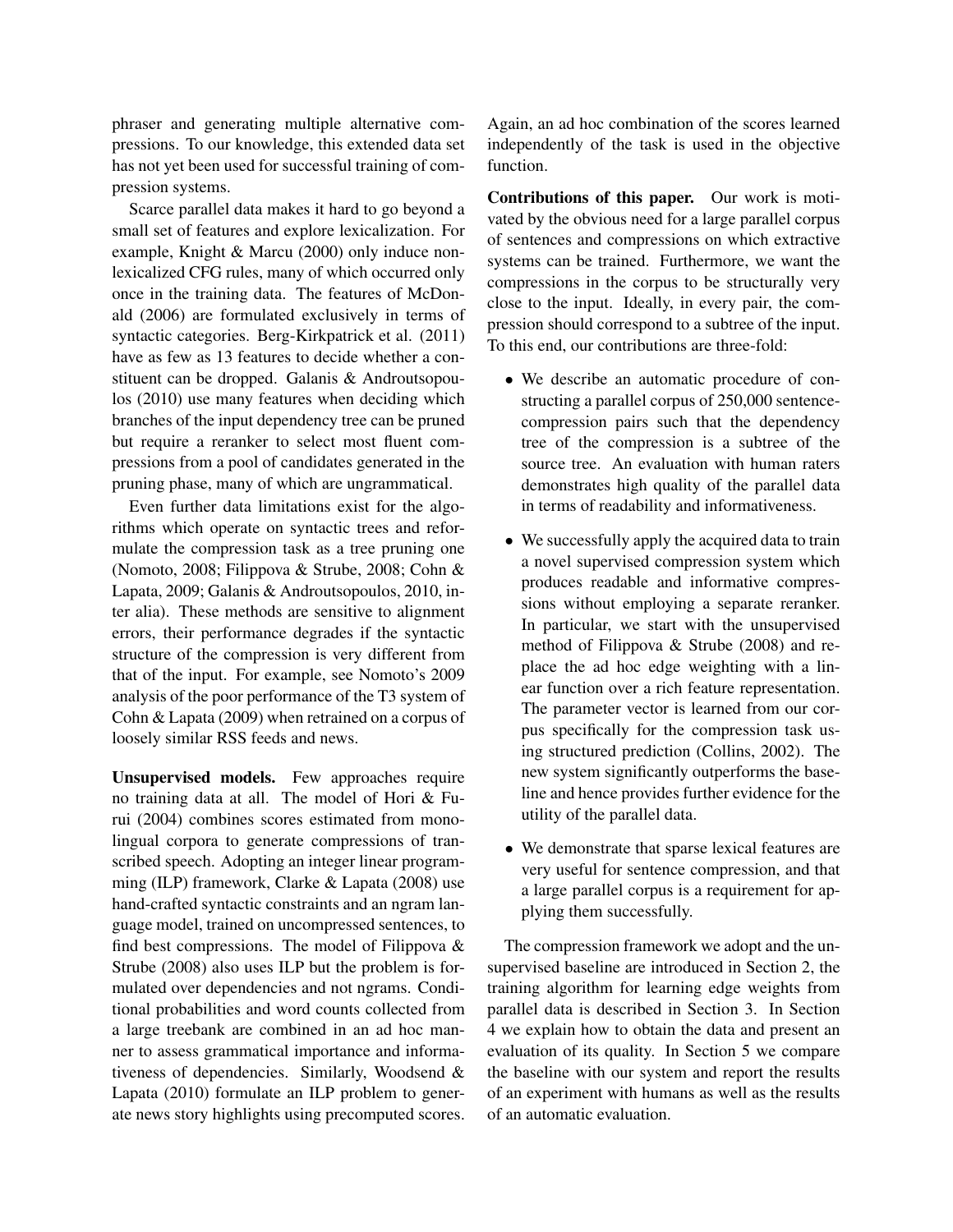#### 2 Framework and baseline

We adopt the unsupervised compression framework of Filippova & Strube (2008) as our baseline and extend it to a supervised structured prediction problem. In the experiments reported by Filippova & Strube (2008), the system was evaluated on the Edinburgh corpora. It achieved an F-score (Riezler et al., 2003) higher than reported by other systems on the same data under an aggressive compression rate and thus presents a competitive baseline.

Tree pruning as optimization. In this framework, compressions are obtained by deleting edges of the source dependency structure so that (1) the retained edges form a valid syntactic tree, and (2) their total edge weight is maximized. The objective function is defined over set  $X = \{x_e, e \in E\}$  of binary variables, corresponding to the set  $E$  of the source edges, subject to the structural and length constraints,

$$
F(X) = \sum_{e \in E} x_e \times w(e) \tag{1}
$$

Here,  $w(e)$  denotes the weight of edge e. This constrained optimization problem is solved under the tree structure and length constraints using ILP. If  $x_e$ is resolved to 1, the respective edge is retained, otherwise it is deleted. The tree structure constraints enforce at most one parent for every node and structure connectivity (i.e., no disconnected subtrees). Given that  $length(node(e))$  denotes the length of the node to which edge  $e$  points and  $\alpha$  is the maximum permitted length for the compression, the length constraint is simply

$$
\sum_{e \in E} x_e \times length(node(e)) \le \alpha \tag{2}
$$

Word limit is used in the original paper, whereas we use character length which is more appropriate for system comparisons (Napoles et al., 2011). If uniform weights are used in Eq. (1), the optimal solution would correspond to a subtree covering as many edges as possible while keeping the compression length under given limit.

The solution to the surface realization problem (Belz et al., 2011) is standard: the words in the compression subtree are put in the same order they are found in the source.

Due to space limitations, we refer the reader to (Filippova & Strube, 2008) for a detailed description on the method. Essential for the present discussion is that source dependency trees are transformed to dependency graphs in that (1) auxiliary, determiner, preposition, negation and possessive nodes are collapsed with their heads; (2) prepositions replace labels on the edges to their arguments; (3) the dummy root node is connected with every inflected verb. Figures 1(a)-1(b) illustrate most of the transformations. The transformations are deterministic and reversible, they can be implemented in a single top-down tree traversal<sup>2</sup>.

The set  $E$  of edges in Eq. (1) is thus the set of edges of the *transformed dependency graph*, like in Fig. 1(b). A benefit of the transformations is that function words and negation appear in the compression if and only if their head words are present. Hence no separate constraints are required to ensure that negation or a determiner is preserved. The dummy root node makes constraint formulation easier and also allows for the generation of compressions from any finite clause of the source.

The described pruning optimization framework is used both for the unsupervised baseline and for our supervised system. The difference between the baseline and our system is in how edge weights,  $w(e)$ 's in Eq. (1), are instantiated.

Baseline edge weights. The precomputed edge weights reflect syntactic importance as well as informativeness of the nodes they point to. Given edge  $e$  from head node  $h$  to node  $n$ , the edge weight is the product of the syntactic and the informativeness weights,

$$
w(e) = w_{\text{synt}}(e) \times w_{\text{info}}(e) \tag{3}
$$

The syntactic weight is defined as

$$
w_{\text{synt}}(e) = P(label(e)| lemma(h)) \tag{4}
$$

For example, verb *kill* may have multiple arguments realized with dependency labels *subj*, *dobj*, *in*, etc. However, these argument labels are not equally likely, e.g.,  $P(subj|kill) > P(in|kill)$ . When forced to prune an edge, the system would prefer to keep

<sup>&</sup>lt;sup>2</sup>Some of the transformations are comparable to what is implemented in the Stanford parser (de Marneffe et al., 2006).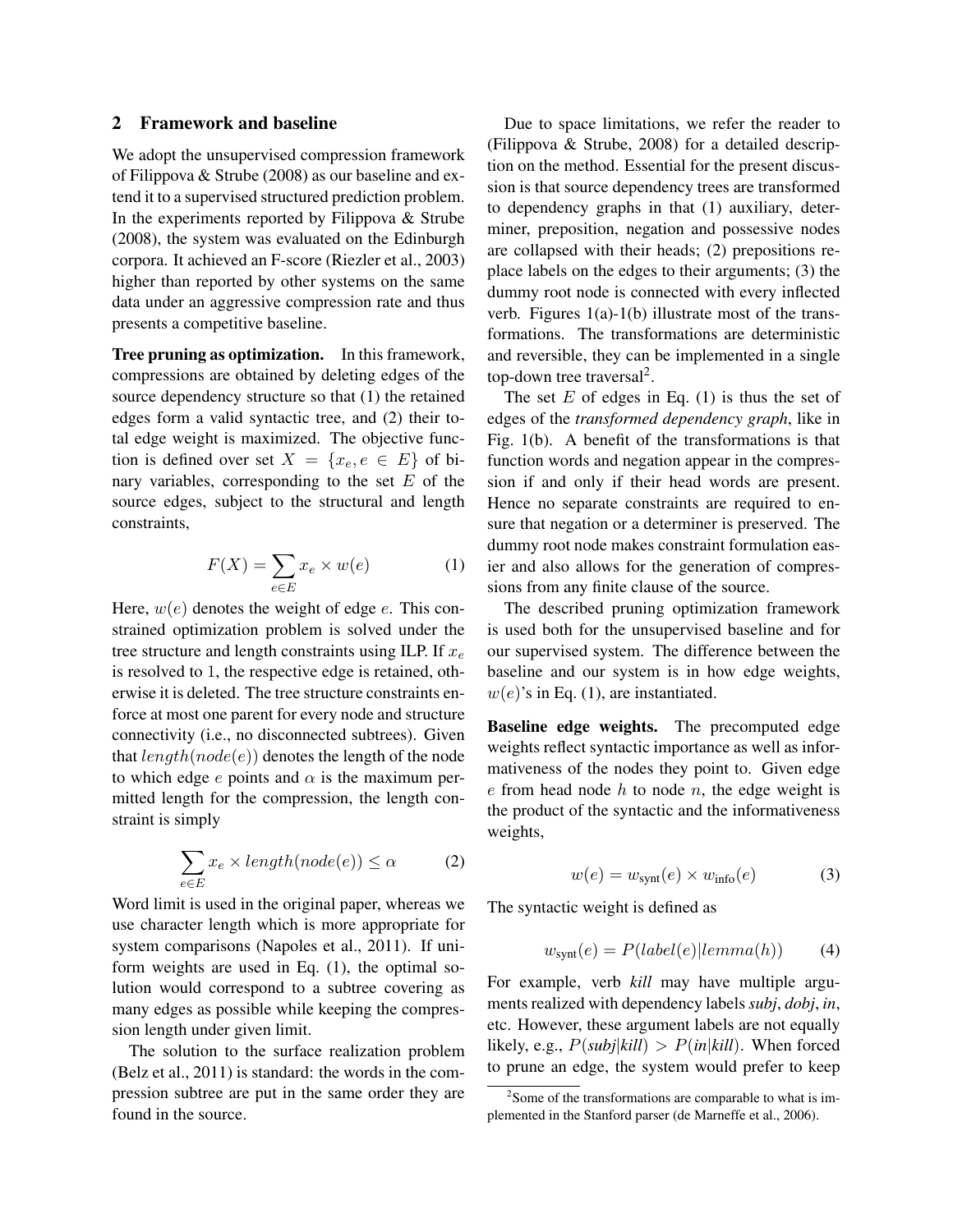

(a) Source dependency tree



(b) Transformed graph

$$
\fbox{root}\xrightarrow{\text{(root)}}\xrightarrow{\text{(amod)}\xrightarrow{\text{(subij)}}\xrightarrow{\text{(in)}}\xrightarrow{\text{(in)}}\xrightarrow{\text{(in)}}\xrightarrow{\text{(in)}}\xrightarrow{\text{(out)}}\xrightarrow{\text{(arasing)}}\xrightarrow{\text{(out)}}\xrightarrow{\text{(in)}\xrightarrow{\text{(in)}}\xrightarrow{\text{(in)}\xrightarrow{\text{(in)}\xrightarrow{\text{(in)}\xrightarrow{\text{(in)}\xrightarrow{\text{(in)}\xrightarrow{\text{(in)}\xrightarrow{\text{(in)}\xrightarrow{\text{(in)}\xrightarrow{\text{(in)}\xrightarrow{\text{(in)}\xrightarrow{\text{(in)}\xrightarrow{\text{(in)}\xrightarrow{\text{(in)}\xrightarrow{\text{(in)}\xrightarrow{\text{(in)}\xrightarrow{\text{(in)}\xrightarrow{\text{(in)}\xrightarrow{\text{(in)}\xrightarrow{\text{(in)}\xrightarrow{\text{(in)}\xrightarrow{\text{(in)}\xrightarrow{\text{(in)}\xrightarrow{\text{(in)}\xrightarrow{\text{(in)}\xrightarrow{\text{(in)}\xrightarrow{\text{(in)}\xrightarrow{\text{(in)}\xrightarrow{\text{(in)}\xrightarrow{\text{(in)}\xrightarrow{\text{(in)}\xrightarrow{\text{(in)}\xrightarrow{\text{(in)}\xrightarrow{\text{(in)}\xrightarrow{\text{(in)}\xrightarrow{\text{(in)}\xrightarrow{\text{(in)}\xrightarrow{\text{(in)}\xrightarrow{\text{(in)}\xrightarrow{\text{(in)}\xrightarrow{\text{(in)}\xrightarrow{\text{(in)}\xrightarrow{\text{(in)}\xrightarrow{\text{(in)}\xrightarrow{\text{(in)}\xrightarrow{\text{(in)}\xrightarrow{\text{(in)}\xrightarrow{\text{(in)}\xrightarrow{\text{(in)}\xrightarrow{\text{(in)}\xrightarrow{\text{(in)}\xrightarrow{\text{(in)}\xrightarrow{\text{(in)}\xrightarrow{\text{(in)}\xrightarrow{\text{(in)}\xrightarrow{\text{(in)}\xrightarrow{\text{(in)}\xrightarrow{\text{(in)}\xrightarrow{\text{(in)}\xrightarrow{\text{(in)}\xrightarrow{\text{(in)}\xrightarrow{\text{(in)}\xrightarrow{\text{(in)}\xrightarrow{\text{(in)}\xrightarrow{\text{(in)}\xrightarrow{\text{(in)}\xrightarrow{\text{(in)}\xrightarrow{\text{(in)}\xrightarrow{\text{(in)}\xrightarrow{\text{(in)}\xrightarrow{\text{(in)}\xrightarrow{\text{(in)}\xrightarrow{\text{(in)}\xrightarrow{\text{(in)}\xrightarrow{\text{(in)}\xrightarrow{\text{(in)}\xrightarrow{\text{(in)}\xrightarrow{\text{(in)}\xrightarrow{\text{(in)}\xrightarrow{\text{(in)}\xrightarrow{\text{(in)}\xrightarrow{\text{(in)}\xrightarrow{\text{(
$$

(c) Tree of extracted headline *A British soldier was killed in a blast in Afghanistan*



(d) Tree of extracted headline with transformations undone

Figure 1: Source, transformed and extracted trees given headline *British soldier killed in Afghanistan*

the subject edge over the preposition-in edge since it contributes more weight to the objective function.

The informativeness score is inspired by Woodsend & Lapata (2012) and is defined as

$$
w_{\text{info}}(e) = \frac{P_{\text{headline}}(lemma(n))}{P_{\text{article}}(lemma(n))}
$$
(5)

This weight tells us how likely it is that a word from an article appears in the headline. For example, given two edges one of which points to verb *say* and another one to verb *kill*, the latter would be preferred over the former because *kill* is more "headliny" than *say*. When collecting counts for the syntactic and informativeness scores, we used 9M news articles crawled from the Internet, much more than Filippova & Strube (2008). As a result our estimates are probably more accurate than theirs.

Although both  $w_{\text{synt}}$  and  $w_{\text{info}}$  have a meaningful interpretation, there is no guarantee that product is the best way to combine the two when assigning edge weights. Also, it is unclear how to integrate other signals, such as distance to the root, node length or information about the siblings, which presumably all play a role in determining the overall edge importance.

#### 3 Learning edge weights

Our supervised system differs from the unsupervised baseline in that instead of relying on precomputed scores, we define edge weight  $w(e)$  in Eq. (1) with a linear function over a feature representation,

$$
w(e) = \mathbf{w} \cdot \mathbf{f}(e) \tag{6}
$$

Here  $f(e)$  is a vector of binary variables for every feature from the set of all possible but very infrequent features in the training set.  $f(e)$  has 1 for every feature extracted for edge *e* and zero otherwise.

Table 1 gives an overview of the feature types we use (edge *e* points from head *h* to node *n*). Note that syntactic, structural and semantic features are closed-class. For all the structural features but *char length*, seven is used as maximum possible value; all possible character lengths are bucketed into six classes. All the features are local – for a given edge, contextual information is included about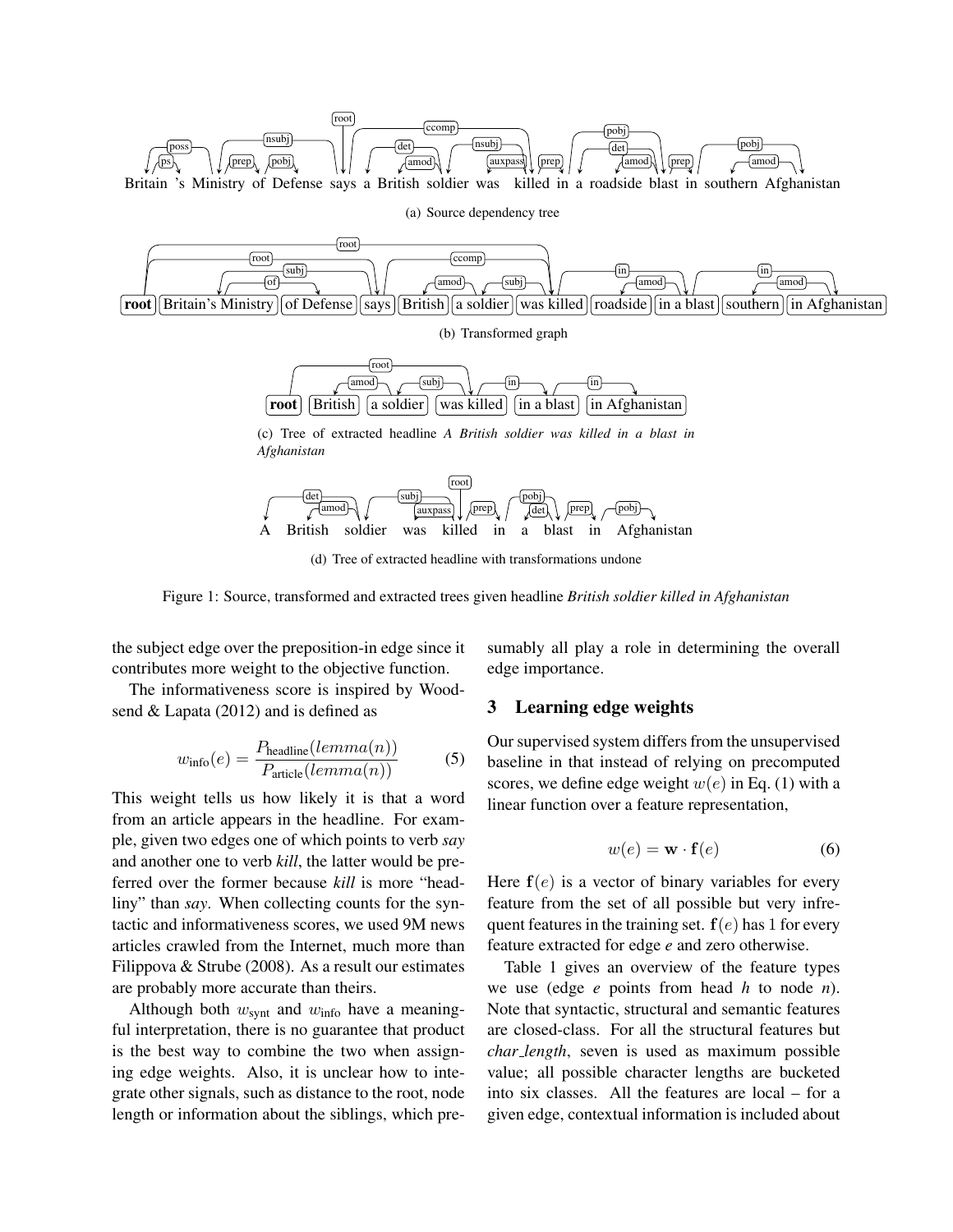| syntactic | <i>label(e)</i> ; for $e^*$ to h, <i>label(e<sup>*</sup>)</i> ; $pos(h)$ ; $pos(n)$   |
|-----------|---------------------------------------------------------------------------------------|
|           | structural $\vert$ depth(n); #children(n); #children(h); char_length(n); #words_in(n) |
|           | semantic   NE_tag(h); NE_tag(n); is_negated(n)                                        |
| lexical   | $lemma(n); lemma(h)-label(e);$ for $e^*$ to n's siblings, $lemma(h)-label(e^*)$       |

Table 1: Types of features extracted for edge *e* from *h* to *n*

the head and the target nodes, and the siblings as well as the children of the latter. The negation feature is only applicable to verb nodes which contain a negative particle, like *not*, after the tree transformations. Lexical features which combine lemmas and syntactic labels are inspired by the unsupervised baseline and are very sparse.

In what follows, our assumption is that we have a compression corpus at our disposal where for every input sentence there is a correct "oracle" compression such that its transformed parse tree matches a subtree of the transformed input graph. Given such a corpus, we can apply structured prediction methods to learn the parameter vector w. In our study we employ an averaged variant of online structured perceptron (Collins, 2002). In the context of sentence fusion, a similar dependency structure pruning framework and a similar learning approach was adopted by Elsner & Santhanam (2011).

At every iteration, for every input graph, we find the optimal solution with ILP under the current parameter vector w. The maximum permitted compression length is set to be the same as the length of the oracle compression. Since the oracle compression is a subtree of the input graph, it represents a feasible solution for ILP. The parameter vector is updated if there is a mismatch between the predicted and the oracle sets of edges for all the features with a non-zero net count. More formally, given an input graph with the set of edges  $E$ , oracle compression  $C \subset E$  and compression  $C_t \subseteq E$  predicted at iteration t, the parameter update vector at  $t + 1$  is given by

$$
\mathbf{w_{t+1}} = \mathbf{w_t} + \sum_{e \in C \setminus C_t} \mathbf{f}(e) - \sum_{e \in C_t \setminus C} \mathbf{f}(e) \tag{7}
$$

 $w$  is averaged over all the  $w_t$ 's so that features whose weight fluctuated a lot during training are penalized (Freund & Shapire, 1999).

Of course, training a model with a large number of features, such as a lexicalized model, is only possible if there is a large compression corpus where the dependency tree of the compression is a subtree of the source sentence. In the next section we introduce our method of getting a sufficient amount of such data.

#### 4 Acquiring parallel data automatically

In this section we explain how we obtained a parallel corpus of sentences and compressions. The underlying idea is to harvest news articles from the Internet where the headline appears to be similar to the first sentence and use it to find an extractive compression of the sentence.

Collecting headline-sentence pairs. Using a news crawler, we collected a corpus of news articles in English from the Internet. Similarly to previous work (Dolan et al., 2004; Wubben et al., 2009; Bejan & Harabagiu, 2010, inter alia), the Google News service<sup>3</sup> was used to identify news. From every article, the headline and the first sentence, which are known to be semantically similar (Dorr et al., 2003), were extracted. Predictably, very few headlines are extractive compressions of the first sentence, therefore simply looking for pairs where the headline is a subsequence of the words from the first sentence would not solve the problem of getting a large amount of parallel data. Importantly, headlines are syntactically quite different from "normal" sentences. For example, they may have no main verb, omit determiners and appear incomplete, making it hard for a supervised deletion-based system to learn useful rules. Moreover, we observed poor parsing accuracy for headlines which would make syntactic annotations for headlines hardly useful.

Thus, instead of taking the headline as it is, we use it to find a proper extractive compression of the sen-

<sup>3</sup>http://news.google.com, Jan-Dec 2012.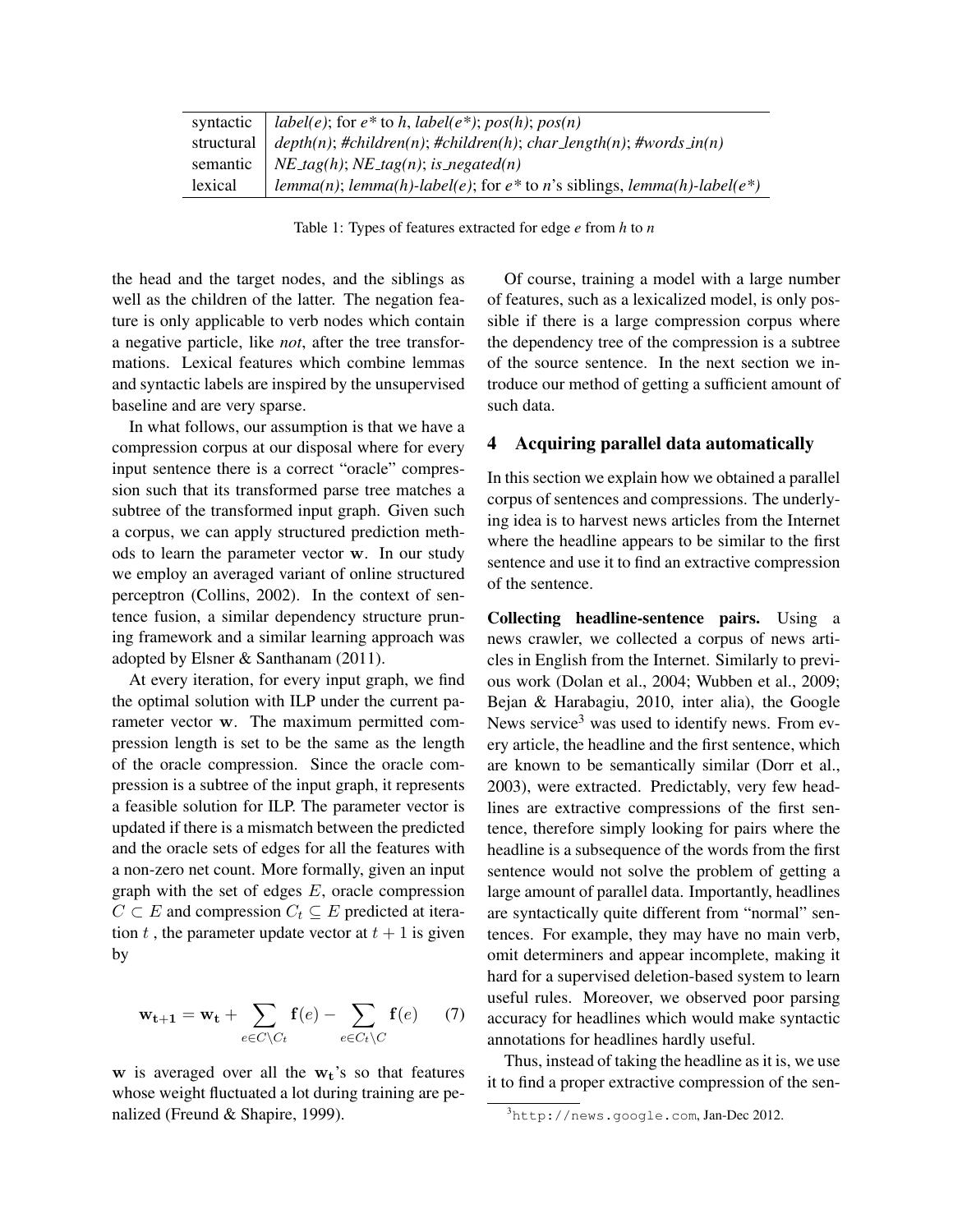tence by matching lemmas of content words (*nouns, verbs, adjectives, adverbs*) and coreference IDs of entities from the headline with those of the sentence. The exact procedure is as follows (H, S and T stand for *headline*, *sentence* and *transformed graph* of the sentence):

PREPROCESSING H and S are preprocessed in a standard way: tokenized, lemmatized, PoS and NE tagged. Additionally, S is parsed with a dependency parser (Nivre, 2006) and transformed as described in Section 2 to obtain T. Finally, pronominal anaphora is resolved in S. Recall that S is the first sentence, so the antecedent must be located in a preceding, higher-level clause.

FILTERING To restrict the corpus to grammatical and informative headlines, we implemented a cascade of filters. Pair (H, S) is discarded if any of the questions in Table 2 is answered positively.

|  |  |  |  | Is $H$ a question? |  |
|--|--|--|--|--------------------|--|
|--|--|--|--|--------------------|--|

Is H or S too short? (less than four word tokens) Is H about as long as S? (min ratio: 1.5) Does H lack a verb? Does H begin with a verb? Is there a *noun, verb, adj, adv* lemma from H not found in S? Are the *noun, verb, adj, adv* lemmas from H found in S in a different order?

Table 2: Filters applied to candidate pair  $(H, S)$ 

MATCHING Given the content words of H, a subset of nodes in T is selected based on lemma or coreference identity of the main (head) word in the nodes. For example, the main word of a collapsed node in T, which covers two words *was killed*, is *killed*; *was* is its child attached with label *aux* in the untransformed parse tree. This node is marked if H contains word *killed* or *killing* because of the lemma identity. In some cases there are multiple possible matches. For example, given S *Barack Obama said he will attend G20* and H mentioning *Obama*, both *Barack Obama* and *he* nodes are marked in T. Once all the nodes in T which match content words and entities from H are identified, a minimum subtree covering these nodes is found such that every word or entity from H occurs as many times in T as in H. So if *H* mentions *Obama* only once, then either *Barack Obama* or *he* must be covered by the subtree but not both. This minimum subtree corresponds to an extractive headline,  $H*$ , which we generate by ordering the surface forms of all the words in the subtree nodes by their offsets in S. Finally, the character length of  $H*$  is compared with the length of H. If  $H*$  is much longer than H, the pair  $(H, S)$  is discarded (max ratio 1.5).

As an illustration to the procedure, consider the example from Figure 1 with the extracted headline and its tree presented in Figure 1(c). Given the headline *British soldier killed in Afghanistan*, the extracted headline would be *A British soldier was killed in a blast in Afghanistan*. The lemmas *british, soldier, kill, afghanistan* from the headline match the nodes *British, a soldier, was killed, in Afghanistan* in the transformed graph. The node *in a blast* is added because it is on the path from *was killed* to *in Afghanistan*. Of course, it is possible to deterministically undo the transformations in order to obtain a standard dependency tree. In this case the extracted headline would still correspond to a subtree of the input (compare Fig. 1(d) with Fig. 1(a)). Also note that a similar procedure can be implemented for constituency parses.

The resulting corpus consists of 250K tuples (S,  $T$ , H, H $\star$ ), Appendix provides more examples of source sentences, original headlines and extracted headlines. We did not attempt to tune the values for minimum/maximum length and ratio – lower thresholds may have produced comparable results.

Evaluating data quality. The described procedure produces a comparatively large compression corpus but how good are automatically constructed compressions? To answer this question, we randomly selected 50 tuples from the corpus and set up an experiment with human raters to validate and assess data quality in terms of *readability*<sup>4</sup> and *informativeness*<sup>5</sup> which are standard measures of compression quality (Clarke & Lapata, 2006). Raters were asked to read a sentence and a compression (original H or extracted  $H*$  headline) and then rate the compression on two five-point scales. Three ratings were collected for every item. Table 3 gives

<sup>4</sup>Also called *grammaticality* and *fluency*.

<sup>5</sup>Also called *importance* and *representativeness*.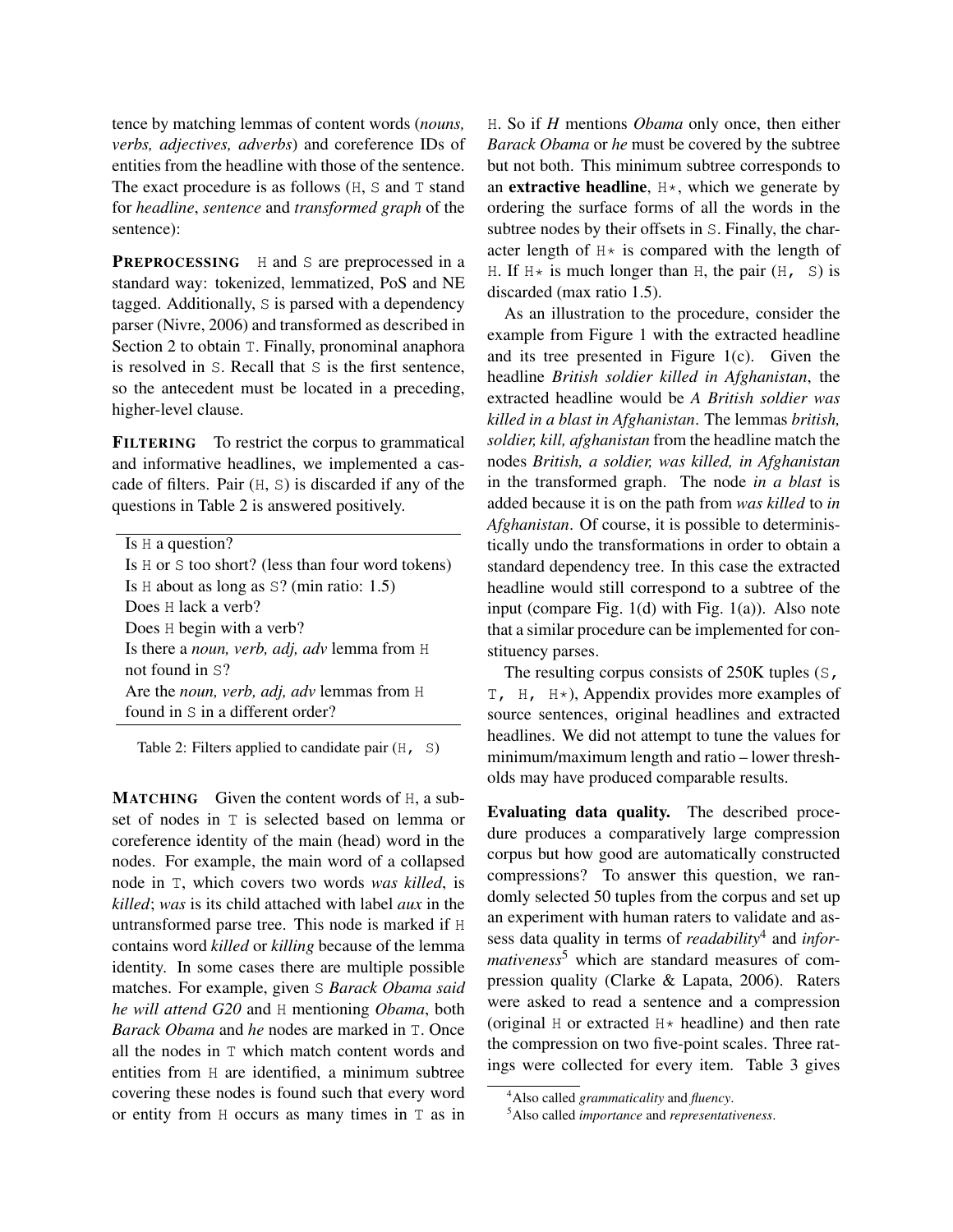average ratings with standard deviation.

|                                           | AVG read | AVG info |
|-------------------------------------------|----------|----------|
| ORIG. HEADLINE   4.36 (0.75) 3.86 (0.79)  |          |          |
| EXTR. HEADLINE   $4.26(1.01)$ 3.70 (1.04) |          |          |

Table 3: Results for two kinds of headlines

In terms of readability and informativeness the extracted headlines are comparable with humanwritten ones: at 95% confidence there is no statistically significant difference between the two.

Encouraged by the results of the validation experiment we proceeded to our next question: Can a supervised compression system be successfully trained on this corpus?

## 5 System evaluation and discussion

From the corpus of 250K tuples we used 100K to get pairs of *extracted* headlines and sentences for training (on the development set we did not observe much improvement from using more training data), 250 for development and the rest for testing. We ran the learning algorithm for 20 iterations, checking the performance on the development set. Features which applied to less than 20 edges were pruned, the size of the feature set is about 28K.

#### 5.1 Evaluation with humans

50 pairs of *original* headlines and sentences (different from the data validation set in Sec. 4) were randomly selected for an evaluation with humans from the test data. As in the data quality validation experiment, we asked raters to assess the readability and informativeness of proposed compressions for the unsupervised system, our system and humanwritten headlines. The latter provide us with upper bounds on the evaluation criteria. Three ratings per item per parameter were collected. To get comparable results, the unsupervised and our systems used the same compression rate: for both, the requested maximum length was set to the length of the headline. Table 4 summarizes the results.

The results indicate that the trained model significantly outperforms the unsupervised system, getting particularly good marks for readability. The difference in readability between our system and *original* headlines is not statistically significant. Note that

|                      | AVG read AVG info |                  |
|----------------------|-------------------|------------------|
| ORIG. HEADLINE       | $4.66^{\dagger}$  | $4.10^{\dagger}$ |
| <b>OUR SYSTEM</b>    | $4.30^{\dagger}$  | $3.52^{\dagger}$ |
| <b>UNSUP. SYSTEM</b> | 3.70              | 2.70             |

Table 4: Results for the systems and original headline: † and ‡ stand for *significantly better than Unsupervised* and *Our system at 95% confidence*, respectively

the unsupervised baseline is also capable of generating readable compressions but does a much poorer job in selecting most important information. Our trained model successfully learned to optimize both scores. We refer the reader to Appendix for input and compression examples. Note that the ratings for the human-written headlines in this experiment are slightly different from the ratings in the data validation experiment because a different data sample was used.

#### 5.2 Automatic evaluation

Our automatic evaluation had the goal of explicitly addressing two relevant questions related to our claims about (1) the benefits of having a large parallel corpus and (2) employing a supervised approach with a rich feature representation.

- 1. Our primary motivation for collecting parallel data has been that having access to sparse lexical features, which considerably increase the feature space, would benefit compression systems. But is it really the case for sentence compression? Can a comparable performance be achieved with a closed, moderately sized set of dense, non-lexical features? If yes, then a large compression corpus is probably not needed. Furthermore, to demonstrate that a large corpus is not only sufficient but also necessary to learn weights for thousands of features, we need to compare the performance of the system when trained on the full data set and a small portion of it.
- 2. The syntactic and informativeness scores in Eq. (3) were calculated over millions of news articles and do provide us with meaninful statistics (see Sec. 2). Is there any benefit in replacing those scores with weights learned for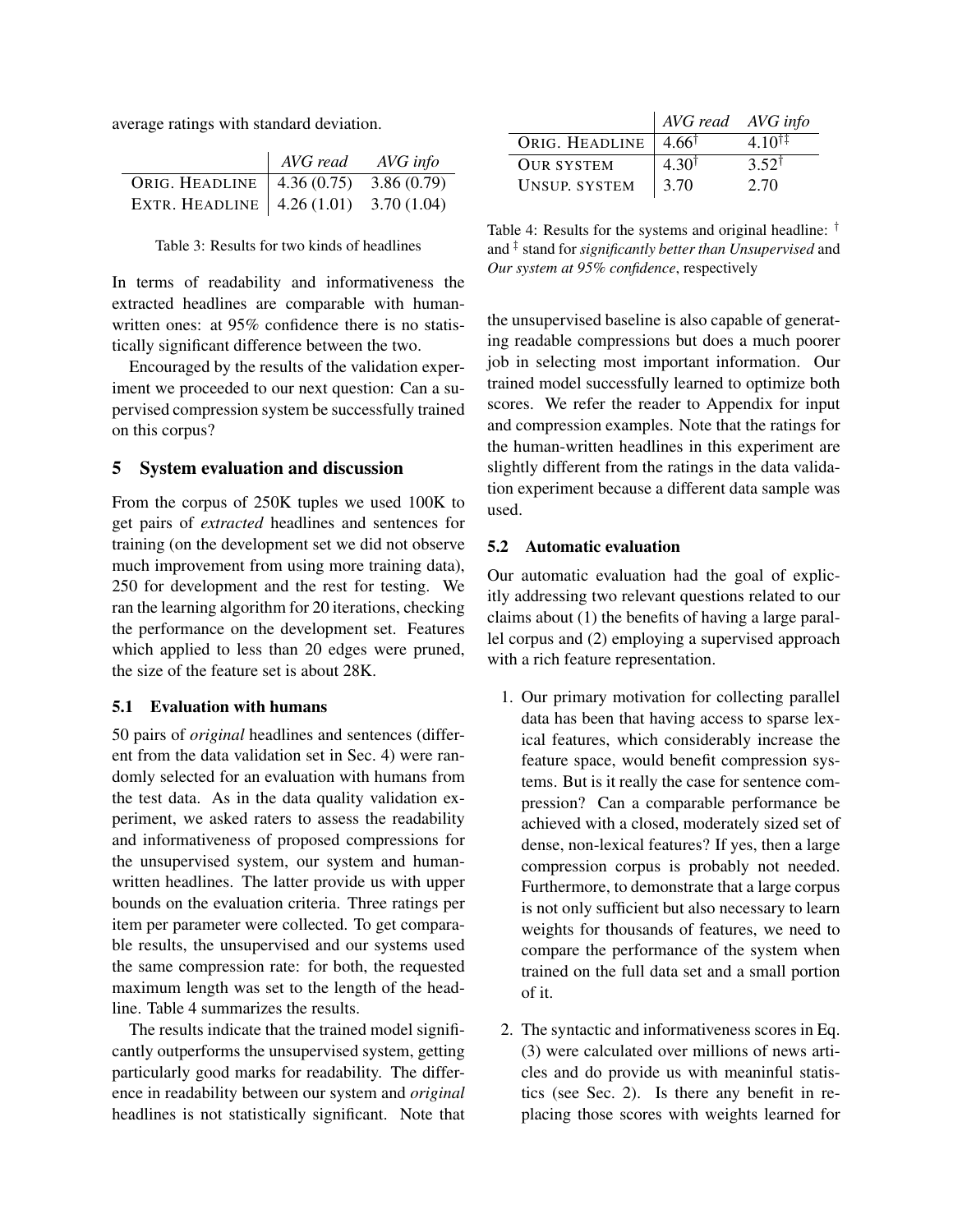their feature counterparts? Recall that one of our feature types in Table 1 is the concatenation of *lemma(h)* (parent lemma) and *label(e)* which relies on the same information as  $w_{\text{synt}} = P(label(e)|lemma(h))$ . The feature counterpart of  $w<sub>info</sub>$  defined in Eq. (5) is *lemma(n)*–the lemma of the node to which edge points. How would the supervised system perform against the unsupervised one, if it only extracted features of these two types?

To answer these questions, we sampled 1,000 tuples from the unused test data and measured F1 score (Riezler et al., 2003) by comparing the trees of the generated compression and the "correct", extracted headline. The systems we compared are the unsupervised baseline (UNSUP. SYSTEM) and the supervised model trained on three kinds of feature sets: (1) SYNT-INFO FEATURES, corresponding to the supervised training of the unsupervised baseline model (i.e., *lemma(h)-label(e)* and *lemma(n)*); (2) NON-LEX FEATURES, corresponding to a dense, non-lexical feature representation (i.e., all the feature types from Table 1 excluding the three involving *lemma*s); (3) ALL FEATURES (same as OUR SYSTEM). Additionally, we trained the system on 10% of the data–10K as opposed to 100K tuples, ALL FEATURES (10K)–for 20 iterations ignoring features which applied to less than three edges<sup>6</sup>. As before, the same compression rate was used for all the systems. The results are summarized in Table 5.

|                           | F1 score | #features |
|---------------------------|----------|-----------|
| <b>UNSUP. SYSTEM</b>      | 52.3     | N.A.      |
| <b>SYNT-INFO FEATURES</b> | 75.0     | 12,490    |
| <b>NON-LEX FEATURES</b>   | 79.6     | 330       |
| <b>ALL FEATURES</b>       | 84.3     | 27,813    |
| ALL FEATURES (10K)        | 81.4     | 22.529    |

Table 5: Results for the unsupervised baseline and the supervised system trained on three kinds of feature sets

Clearly, having more features, lexicalized and unlexicalized, is important: there is a significant improvement in going beyond the closed set of 330 non-lexical features to all, from 79.6 to 84.3 points. Moreover, successful training requires a large corpus since the performance of the system degrades if only 10K training instances are used. Note that this number already exceeds all the existing compression corpora taken together. Hence, sparse lexical features are useful for compression and a large parallel corpus is a requirement for successful supervised training.

Concerning our second question, learning feature weights from the data produces significantly better results than the hand-crafted way of making use of the same information, even if a much larger data set is used to collect statistics. We observed a dramatic increase from 52.3 to 75.0 points. Thus, we may conclude that training with dense and sparse features directly from data definitely improves the performance of the dependency pruning system.

### 5.3 Discussion

It is important to note that the data we used is challenging: first sentences in news articles tend to be long, in fact longer than other news sentences, which implies less reliable syntactic analysis and noisier input to the syntax-based systems. In the test set we used for the evaluation with humans, the mean sentence length is 165 characters. The average compression rate in characters is  $0.46 \pm 0.16$  which is quite aggressive<sup>7</sup>. Recall that we used the very same framework for the unsupervised baseline and our system as well as the same compression rate. All the preprocessing errors affect both systems equally and the comparison of the two is fair. Predictably, wrong syntactic parses significantly increase chances of an ungrammatical compression, and parser errors seem to be a major source of readability deficiencies.

A property of the described compression framework is that a desired compression length is expected to be provided by the user. This can be seen both as a strength and as a weakness, depending on the application. In a scenario where mobile devices with a limited screen size are used, or in a summarization scenario where a total summary length is provided (see the DUC/TAC guidelines<sup>8</sup>), being able

<sup>&</sup>lt;sup>6</sup>Recall from the beginning of the section that for the full (100K) training set the threshold was set to 20 with no tuning. For the 10K training set, we tried values of two, three, five and varied the number of iterations. The result we report is the highest we could get for 10K.

<sup>&</sup>lt;sup>7</sup>We follow the standard terminology where smaller values imply *shorter* compressions.

<sup>8</sup>http://www.nist.gov/tac/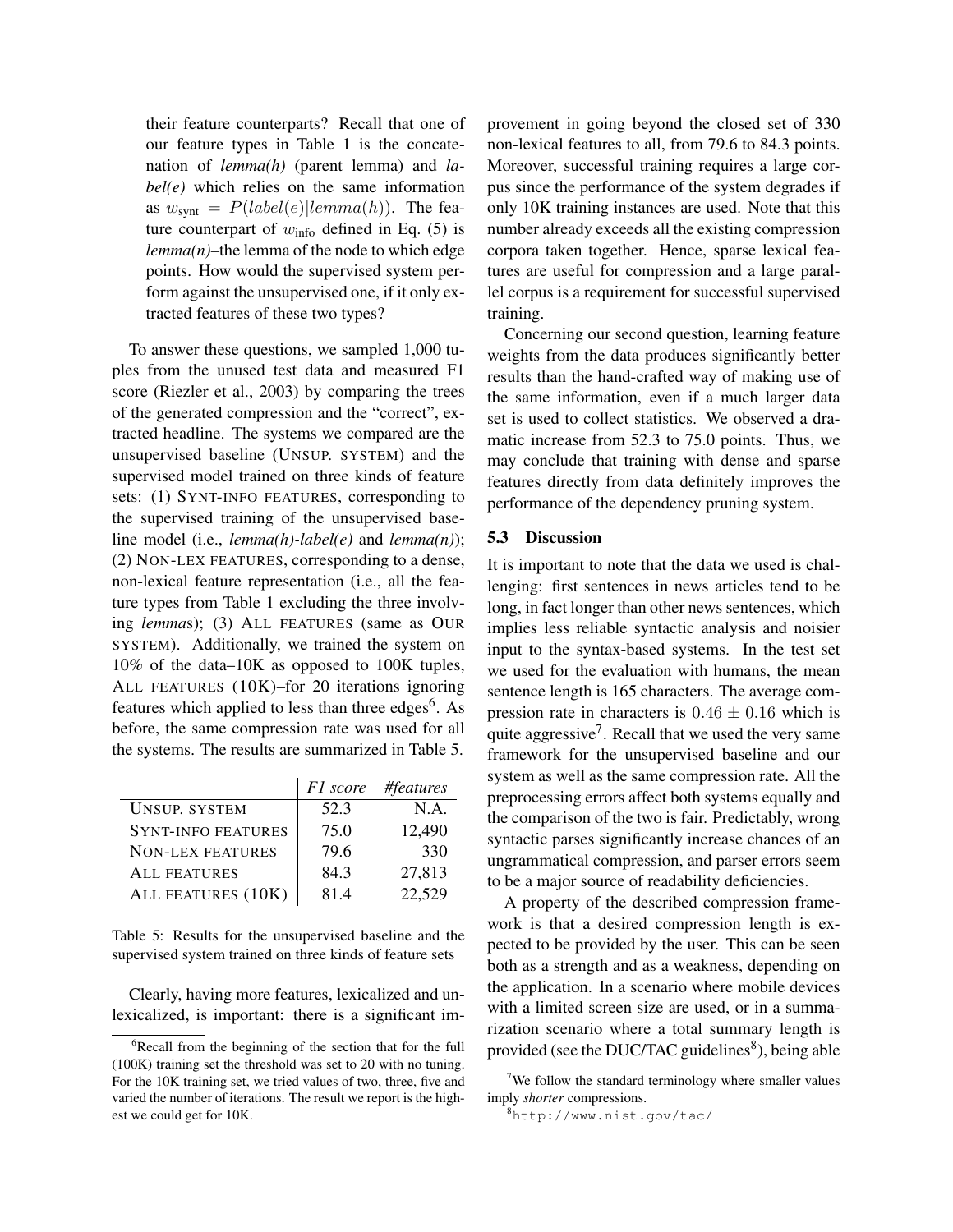to specify a length is definitely an advantage. However, one can also think of other applications where the user does not have a strict length constraint but wants the text to be somewhat shorter. In this case, a reranker which compares compressions generated for a range of possible lengths can be employed to find a single compression (e.g., mean edge weight in the solution or a language model-based score).

# 6 Conclusions

We have addressed a major problem for supervised extractive compression models – the lack of a large parallel corpus. To this end, we presented a method to automatically build such a corpus from web documents available on the Internet. An evaluation with humans demonstrates that the quality of the corpus is high – the compressions are grammatical and informative. We also significantly improved a competitive unsupervised method achieving high readability and informativeness scores by incorporating thousands of features and learning the feature weights from our corpus. This result further confirms the practical utility of the automatically obtained data. We have shown that employing lexical features is important for sentence compression, and that our supervised module can successfully learn their weights from the corpus. To our knowledge, we are the first to empirically demonstrate that sparse features are useful for compression and that a large parallel corpus is a requirement for a successful learning of their weights. We believe that other supervised deletion-based systems can benefit from our work.

Acknowledgements: The authors are thankful to the EMNLP reviewers for their feedback and suggestions.

## Appendix

The appendix presents examples of source sentences (S), original headlines (H), extracted headlines (H\*), unsupervised baseline (U) and our system (O) compressions.

# References

- Bejan, C. & S. Harabagiu (2010). Unsupervised event coreference resolution with rich linguistic features. In *Proc. of ACL-10*, pp. 1412–1422.
- Belz, A., M. White, D. Espinosa, E. Kow, D. Hogan  $&$  A. Stent (2011). The first surface realization shared task: Overview and evaluation results. In *Proc. of ENLG-11*, pp. 217–226.
- Berg-Kirkpatrick, T., D. Gillick & D. Klein (2011). Jointly learning to extract and compress. In *Proc. of ACL-11*.
- Clarke, J. & M. Lapata (2006). Models for sentence compression: A comparison across domains, training requirements and evaluation measures. In *Proc. of COLING-ACL-06*, pp. 377–385.
- Clarke, J. & M. Lapata (2008). Global inference for sentence compression: An integer linear programming approach. *Journal of Artificial Intelligence Research*, 31:399–429.
- Cohn, T. & M. Lapata (2009). Sentence compression as tree transduction. *Journal of Artificial Intelligence Research*, 34:637–674.
- Collins, M. (2002). Discriminative training methods for Hidden Markov Models: Theory and experiments with perceptron algorithms. In *Proc. of EMNLP-02*, pp. 1–8.
- de Marneffe, M.-C., B. MacCartney & C. D. Manning (2006). Generating typed dependency parses from phrase structure parses. In *Proc. of LREC-06*, pp. 449–454.
- Dolan, B., C. Quirk & C. Brokett (2004). Unsupervised construction of large paraphrase corpora: Exploiting massively parallel news sources. In *Proceedings of the 20th International Conference on Computational Linguistics,* Geneva, Switzerland, 23–27 August 2004, pp. 350–356.
- Dorr, B., D. Zajic & R. Schwartz (2003). Hedge trimmer: A parse-and-trim approach to headline generation. In *Proceedings of the Text Summarization Workshop at HLT-NAACL-03,* Edmonton, Alberta, Canada, 2003, pp. 1–8.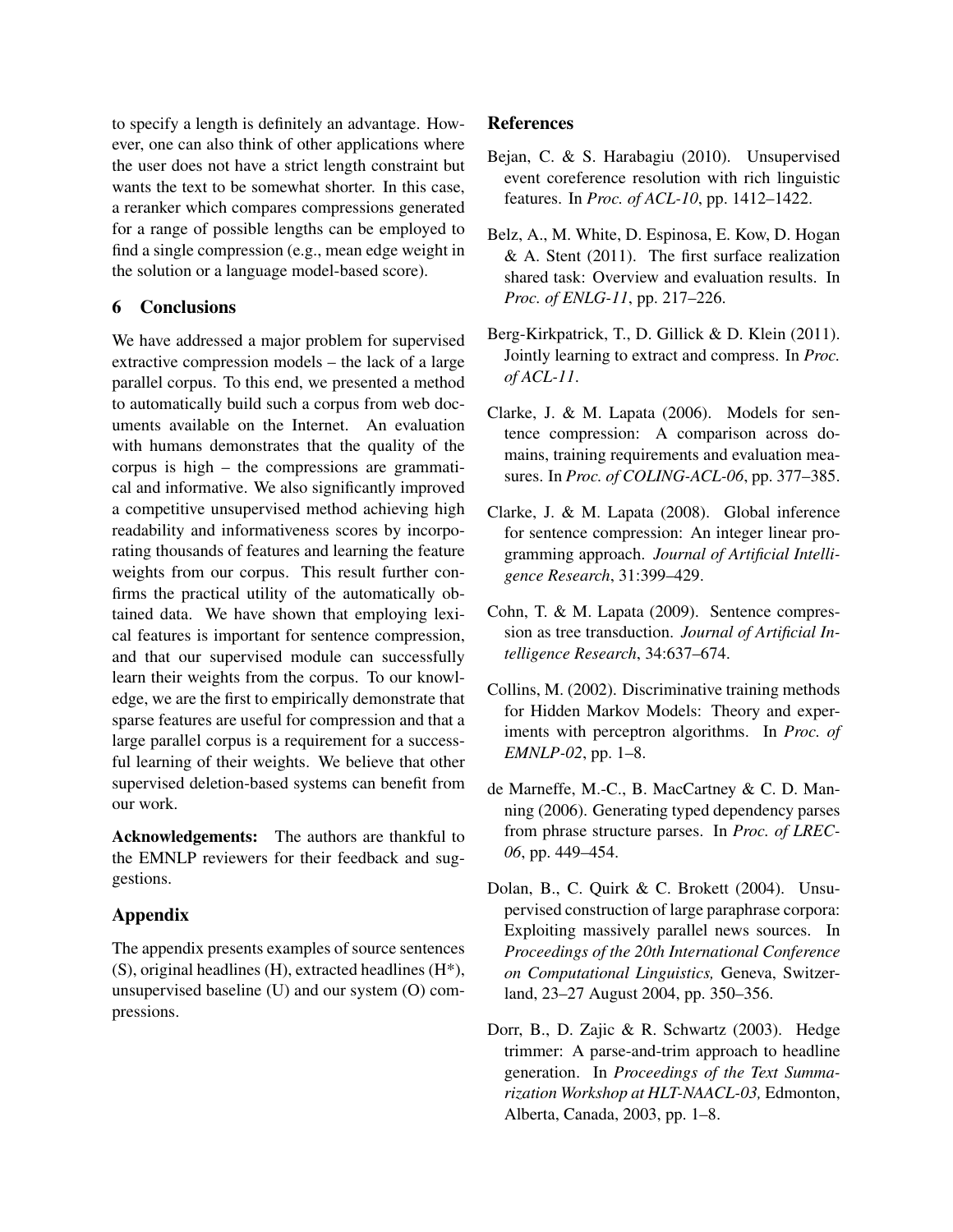| S                              | Country star Sara Evans has married former University of Alabama quarterback Jay Barker.                                                                                    |
|--------------------------------|-----------------------------------------------------------------------------------------------------------------------------------------------------------------------------|
| H                              | Country star Sara Evans marries                                                                                                                                             |
| $H^*$                          | Country star Sara Evans has married                                                                                                                                         |
| U                              | Sara Evans has married Jay Barker                                                                                                                                           |
| $\mathbf{O}$                   | Sara Evans has married Jay Barker                                                                                                                                           |
| ${\bf S}$                      | Intel would be building car batteries, expanding its business beyond its core strength, the company said in a statement                                                     |
| H                              | Intel to build car batteries                                                                                                                                                |
| $H^*$                          | Intel would be building car batteries                                                                                                                                       |
| U                              | would be building the company said                                                                                                                                          |
| $\mathbf{O}$                   | Intel would be building car batteries                                                                                                                                       |
| $\overline{S}$                 | A New Orleans Saints team spokesman says tight end Jeremy Shockey was taken to a hospital but is doing fine.                                                                |
| H                              | Spokesman: Shockey taken to hospital, doing fine                                                                                                                            |
| $H^*$                          | spokesman says Jeremy Shockey was taken to a hospital but is doing fine                                                                                                     |
| U                              | A New Orleans Saints team spokesman says Jeremy Shockey was taken                                                                                                           |
| $\mathbf{O}$                   | tight end Jeremy Shockey was taken to a hospital but is doing fine                                                                                                          |
| S                              | President Obama declared a major disaster exists in the State of Florida and ordered Federal aid to supplement                                                              |
|                                | State and local recovery efforts in the area struck by severe storms, flooding, tornadoes, and straight-line winds                                                          |
|                                | beginning on May 17, 2009, and continuing.                                                                                                                                  |
| H                              | President Obama declares major disaster exists in the State of Florida                                                                                                      |
| $H^*$                          | President Obama declared a major disaster exists in the State of Florida                                                                                                    |
| U                              | President Obama declared a major disaster exists and ordered Federal aid                                                                                                    |
| $\mathbf{O}$                   | President Obama declared a major disaster exists in the State of Florida                                                                                                    |
| S                              | Regulators Friday shut down a small Florida bank, bringing to 119 the number of US bank failures this year amid                                                             |
|                                | mounting loan defaults.                                                                                                                                                     |
| H<br>$H^*$                     | Regulators shut down small Florida bank<br>Regulators shut down a small Florida bank                                                                                        |
| U                              | shut down bringing the number of failures                                                                                                                                   |
| O                              | Regulators shut down a small Florida bank                                                                                                                                   |
| S                              | Three men were arrested Wednesday night and Dayton police said their arrests are in connection to a west Dayton                                                             |
|                                | bank robbery.                                                                                                                                                               |
| H                              | 3 men arrested in connection with Bank robbery                                                                                                                              |
| $H^*$                          | Three men were arrested are in connection to a bank robbery                                                                                                                 |
| U                              | were arrested and Dayton police said their arrests are                                                                                                                      |
| $\mathbf{O}$                   | Three men were arrested and police said their arrests are                                                                                                                   |
| S                              | The government and the social partners will resume the talks on the introduction of the so-called crisis tax,                                                               |
|                                | which will be levied on all salaries, pensions and incomes over HRK 3,000.                                                                                                  |
| H                              | Government, social partners to resume talks on introduction of "crisis" tax.                                                                                                |
| $H^*$                          | The government and the social partners will resume the talks on the introduction of the crisis tax                                                                          |
| U                              | The government will resume the talks on the introduction of the crisis tax which will be levied                                                                             |
| $\mathbf{O}$                   | The government and the social partners will resume the talks on the introduction of the crisis tax                                                                          |
| S                              | England star David Beckham may have the chance to return to AC Milan after the Italian club's coach said                                                                    |
|                                | he was open to his move on Sunday.                                                                                                                                          |
| H                              | Beckham has chance of returning to Milan                                                                                                                                    |
| $H^*$                          | David Beckham may have the chance to return to AC Milan                                                                                                                     |
| U                              | David Beckham may have the chance to return said star was                                                                                                                   |
| $\mathbf{O}$<br>$\overline{S}$ | David Beckham may have the chance to return to AC Milan<br>Eastern Health and its insurance company have accepted liability for some patients involved in the breast cancer |
|                                | testing scandal, according to a statement released Friday afternoon.                                                                                                        |
| H                              | Eastern Health accepts liability for some patients                                                                                                                          |
| $H^*$                          | Eastern Health have accepted liability for some patients                                                                                                                    |
| ${\bf U}$                      | Health have accepted liability according to a statement                                                                                                                     |
| $\mathbf{O}$                   | Eastern Health have accepted liability for some patients                                                                                                                    |
| $\mathbf S$                    | Frontier Communications Corp., a provider of phone, TV and Internet services, said Thursday                                                                                 |
|                                | it has started a cash tender offer to purchase up to \$700 million of its notes.                                                                                            |
| H                              | Frontier Communications starts tender offer for up to \$700 million of notes                                                                                                |
| $H^*$                          | Frontier Communications has started a tender offer to purchase \$700 million of its notes                                                                                   |
|                                |                                                                                                                                                                             |
| U                              | Frontier Communications said Thursday a provider has started a tender offer                                                                                                 |